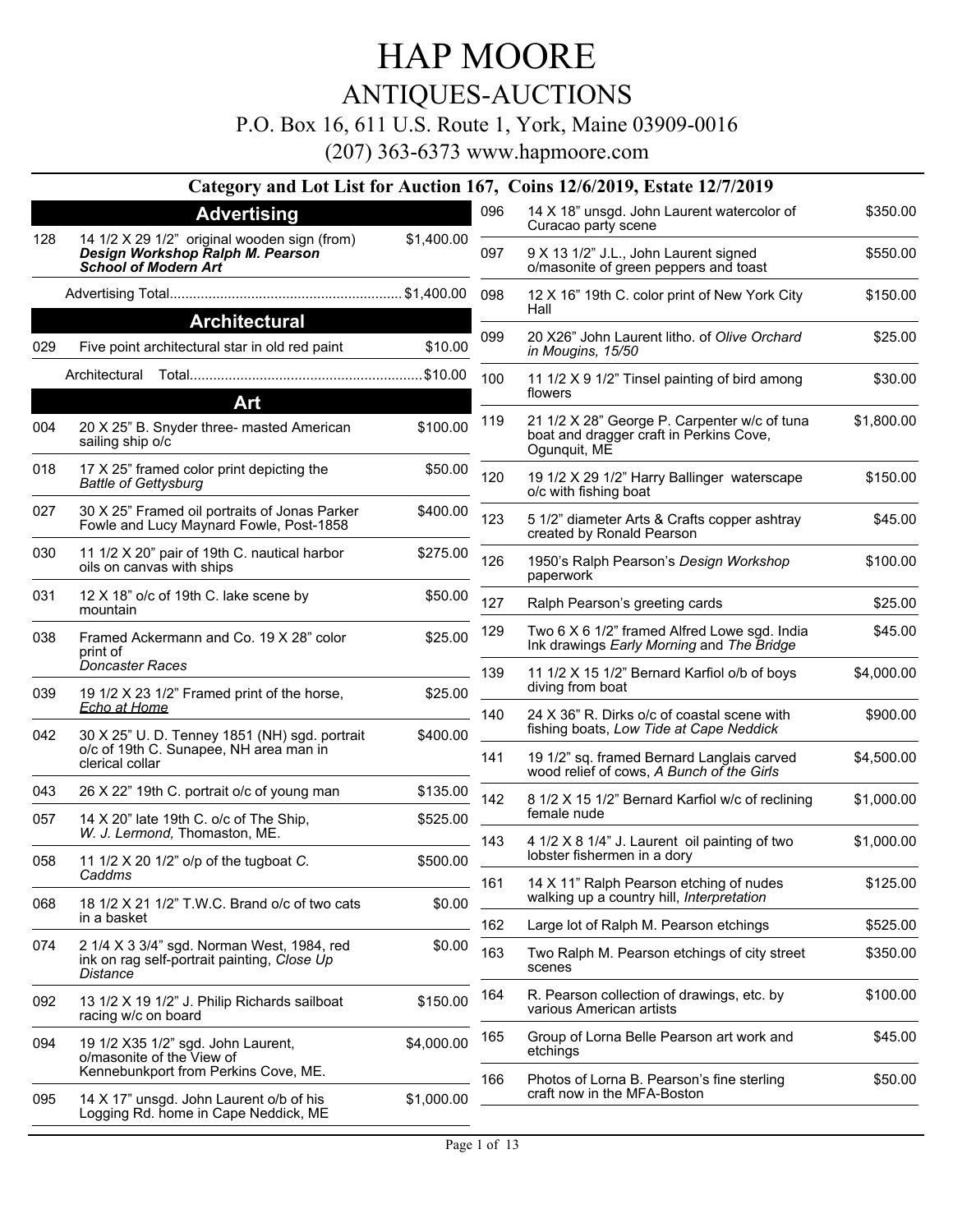## ANTIQUES-AUCTIONS

#### P.O. Box 16, 611 U.S. Route 1, York, Maine 03909-0016

(207) 363-6373 www.hapmoore.com

#### **Category and Lot List for Auction 167, Coins 12/6/2019, Estate 12/7/2019**

|     | $\sim$ $\cdots$ $\sim$ $\cdot$ $\cdot$                                                                                             |            |     |                                                                            |            |
|-----|------------------------------------------------------------------------------------------------------------------------------------|------------|-----|----------------------------------------------------------------------------|------------|
| 182 | 7 1/2 X 5 1/2" 1937 framed Disney animation<br>cel of Grumpy                                                                       | \$1,200.00 |     | <b>Buttons</b>                                                             |            |
| 187 | Lot of four framed etchings, sgd. A.Simes (2),                                                                                     | \$45.00    | 266 | Lot of buttons and button covers                                           | \$105.00   |
|     | Pearson and W. H.Schuster                                                                                                          |            |     |                                                                            |            |
| 190 | 20 X 24" W. F. Callum o/c of fishing boats by<br>the wharf                                                                         | \$25.00    | 253 | ceramic<br>17" Prof E.Paltarimo, Italy, #305B Asian figure                 | \$25.00    |
| 191 | 13 1/2 X 16 3/4" J. P. Knight o/b of cattle and<br>ducks by the shore                                                              | \$25.00    |     | of woman                                                                   | \$25.00    |
| 192 | 24 X 36" Margaret Whalen 1972 o/b of The<br>Nubble Light, York, ME.                                                                | \$0.00     | 254 | 17" E.P.F, Italy, #305 Asian ceramic figure of<br>Chinese man              |            |
| 193 | Lot of Lorna B. Pearson hand crafts                                                                                                | \$25.00    | 255 | 12" Goldscheider ceramic figure of head of<br>young black woman            | \$115.00   |
| 199 | Original card stock art works by, Hallam,<br>N. West, Pat Henry and Aharonian                                                      | \$0.00     | 256 | 12 3/4" Austrian ceramic figure of two<br>embracing monkeys                | \$25.00    |
| 207 | 21 X 18" Conger Metcalf oil crayon on paper<br>of seated female nude                                                               | \$200.00   | 257 | 15 1/2" ceramic figure of fruit seller                                     | \$25.00    |
| 212 | 32 X 24" Robert Indiana love poster, May, 66                                                                                       | \$75.00    | 258 | 8" ceramic figure of seated Asian man, Royal<br>Doulton, Mendicant         | \$25.00    |
| 213 | 40 X 30" Clarence Underwood WWII, U.S.<br>Marine poster                                                                            | \$35.00    | 259 | Two 8" ceramic Hulschenreulher figures of<br>frolicking female nudes       | \$150.00   |
| 214 | 40 X 30" Bruce Moore WWII U.S. Marine<br>poster<br>the contract of the contract of the contract of the contract of the contract of | \$45.00    | 261 | Ten Italian and other small decorative<br>ceramic human figures            | \$50.00    |
|     |                                                                                                                                    |            |     |                                                                            |            |
|     | <b>Asian</b>                                                                                                                       |            |     | <b>China</b>                                                               |            |
| 023 | 10" diam. 19th C. Chinese bronze footed urn<br>with impressed bottom mark                                                          | \$350.00   | 001 | Early set of Meissen Blue Onion dinner china<br>with many accessory pieces | \$800.00   |
| 246 | 18 1/2" Canton scenic charger                                                                                                      | \$100.00   | 047 | Lot of six Battersea-type boxes                                            | \$150.00   |
| 260 | 4" jade or jadite sculpture of Asian elder and 2<br>1/2" stone scent bottle with Chinese<br>hyroglyphs                             | \$45.00    | 208 | F. Liberman, Rosenthale figurine of boy riding<br>tucan                    | \$125.00   |
| 262 | 15 X10" framed circa 1900 print of Geisha girl                                                                                     | \$75.00    | 209 | Three piece Tyndale decorated glass<br>tableware                           | \$25.00    |
|     | holding a mirror                                                                                                                   |            | 210 | 49 X 23 X 19" 19th C. walnut store ribbon                                  | \$400.00   |
|     |                                                                                                                                    |            |     | case                                                                       |            |
|     | baskets                                                                                                                            |            |     |                                                                            |            |
| 216 | 6 1/2" d. center handle Nantucket basket                                                                                           | \$100.00   |     | <b>Clocks</b>                                                              |            |
|     |                                                                                                                                    | \$100.00   | 019 | D. Honneur stone-cased Victorian shelf clock                               | \$50.00    |
|     | <b>Books</b>                                                                                                                       |            | 020 | Mahogany tall case clock with moon-phase<br>dial                           | \$1,800.00 |
| 125 | Three Ralph Pearson books on art education                                                                                         | \$10.00    |     |                                                                            |            |
| 172 | Harvey Cushing signed book From A<br>Surgeon's Journal, 1936                                                                       | \$200.00   | 026 | Long drop E. Howard and Co. walnut wall<br>clock                           | \$300.00   |
|     |                                                                                                                                    |            | 034 | Abner Jones (NH) tall case clock with bird's<br>eye paneling               | \$800.00   |
|     |                                                                                                                                    |            | 035 | John Baxter Edinburgh figured mahogany tall<br>case clock                  | \$1,000.00 |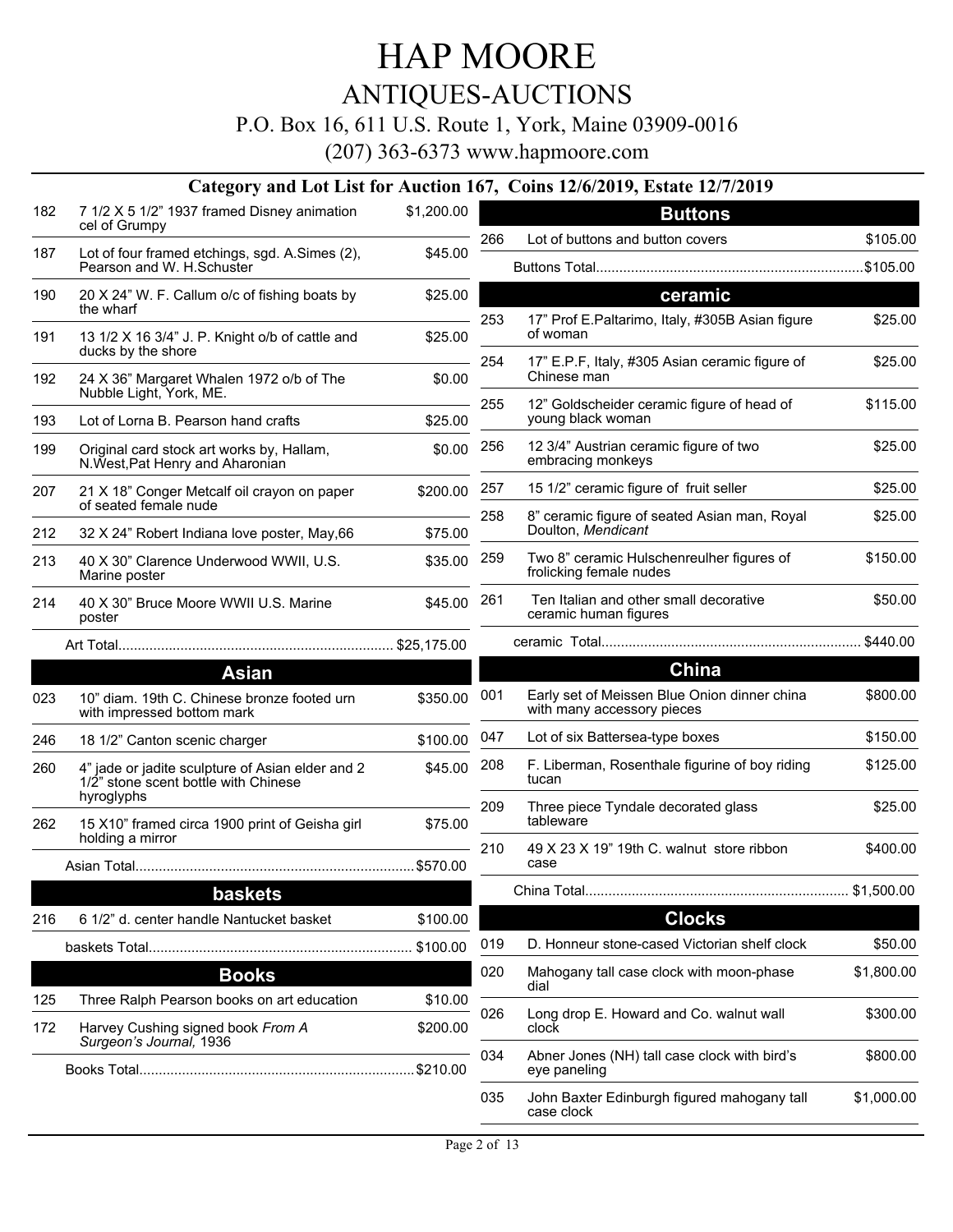P.O. Box 16, 611 U.S. Route 1, York, Maine 03909-0016

(207) 363-6373 www.hapmoore.com

#### **Category and Lot List for Auction 167, Coins 12/6/2019, Estate 12/7/2019**

| 103 | E. Howard & Co. Boston, 19th C. banjo clock | \$500.00   | 530 | Coins and Currency | \$50.00    |
|-----|---------------------------------------------|------------|-----|--------------------|------------|
|     |                                             |            | 531 | Coins and Currency | \$75.00    |
|     | <b>Coins &amp; Currency</b>                 |            | 532 | Coins and Currency | \$320.00   |
| 500 | Coins and Currency                          | \$275.00   | 533 | Coins and Currency | \$330.00   |
| 501 | Coins and Currency                          | \$125.00   | 534 | Coins and Currency | \$85.00    |
| 502 | Coins and Currency                          | \$300.00   | 535 | Coins and Currency | \$500.00   |
| 503 | Coins and Currency                          | \$325.00   | 536 | Coins and Currency | \$85.00    |
| 504 | Coins and Currency                          | \$300.00   | 537 | Coins and Currency | \$30.00    |
| 505 | Coins and Currency                          | \$270.00   | 538 | Coins and Currency | \$40.00    |
| 506 | Coins and Currency                          | \$175.00   | 539 | Coins and Currency | \$20.00    |
| 507 | Coins and Currency                          | \$650.00   | 540 | Coins and Currency | \$100.00   |
| 508 | Coins and Currency                          | \$25.00    | 541 | Coins and Currency | \$115.00   |
| 509 | Coins and Currency                          | \$65.00    | 542 | Coins and Currency | \$150.00   |
| 510 | Coins and Currency                          | \$120.00   | 543 | Coins and Currency | \$5.00     |
| 511 | Coins and Currency                          | \$25.00    | 544 | Coins and Currency | \$20.00    |
| 512 | Coins and Currency                          | \$7,400.00 | 545 | Coins and Currency | \$1,250.00 |
| 513 | Coins and Currency                          | \$1,700.00 | 546 | Coins and Currency | \$1,550.00 |
| 514 | Coins and Currency                          | \$105.00   | 547 | Coins and Currency | \$385.00   |
| 515 | Coins and Currency                          | \$85.00    | 548 | Coins and Currency | \$1,100.00 |
| 516 | Coins and Currency                          | \$120.00   | 549 | Coins and Currency | \$600.00   |
| 517 | Coins and Currency                          | \$85.00    | 550 | Coins and Currency | \$300.00   |
| 518 | Coins and Currency                          | \$135.00   | 551 | Coins and Currency | \$600.00   |
| 519 | Coins and Currency                          | \$325.00   | 552 | Coins and Currency | \$85.00    |
| 520 | Coins and Currency                          | \$105.00   | 553 | Coins and Currency | \$100.00   |
| 521 | Coins and Currency                          | \$85.00    | 554 | Coins and Currency | \$15.00    |
| 522 | Coins and Currency                          | \$75.00    | 555 | Coins and Currency | \$60.00    |
| 523 | Coins and Currency                          | \$125.00   | 556 | Coins and Currency | \$50.00    |
| 524 | Coins and Currency                          | \$175.00   | 557 | Coins and Currency | \$80.00    |
| 525 | Coins and Currency                          | \$150.00   | 558 | Coins and Currency | \$3,100.00 |
| 526 | Coins and Currency                          | \$230.00   | 559 | Coins and Currency | \$20.00    |
| 527 | Coins and Currency                          | \$95.00    | 560 | Coins and Currency | \$145.00   |
| 528 | Coins and Currency                          | \$90.00    | 561 | Coins and Currency | \$350.00   |
| 529 | Coins and Currency                          | \$30.00    | 562 | Coins and Currency | \$190.00   |
|     |                                             |            |     |                    |            |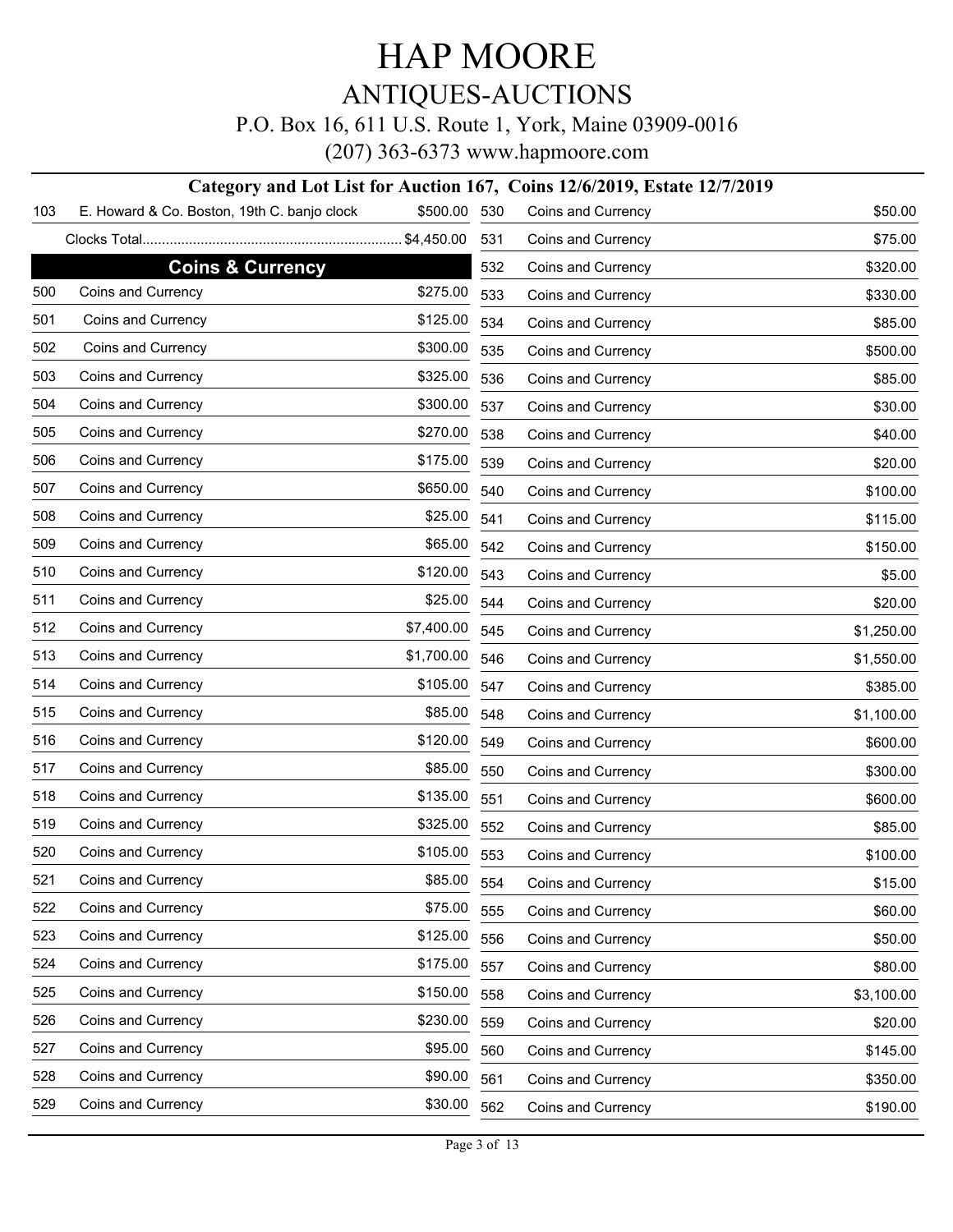#### P.O. Box 16, 611 U.S. Route 1, York, Maine 03909-0016

|     | Category and Lot List for Auction 167, Coins 12/6/2019, Estate 12/7/2019 |              |     |                    |          |  |  |  |
|-----|--------------------------------------------------------------------------|--------------|-----|--------------------|----------|--|--|--|
| 563 | Coins and Currency                                                       | \$225.00     | 596 | Coins and Currency | \$350.00 |  |  |  |
| 564 | Coins and Currency                                                       | \$150.00     | 597 | Coins and Currency | \$215.00 |  |  |  |
| 565 | Coins and Currency                                                       | \$10.00      | 598 | Coins and Currency | \$165.00 |  |  |  |
| 566 | Coins and Currency                                                       | \$10.00      | 599 | Coins and Currency | \$85.00  |  |  |  |
| 567 | Coins and Currency                                                       | \$220.00     | 600 | Coins and Currency | \$240.00 |  |  |  |
| 568 | Coins and Currency                                                       | \$100.00     | 601 | Coins and Currency | \$125.00 |  |  |  |
| 569 | Coins and Currency                                                       | \$105.00     | 602 | Coins and Currency | \$800.00 |  |  |  |
| 570 | Coins and Currency                                                       | \$30.00      | 603 | Coins and Currency | \$100.00 |  |  |  |
| 571 | Coins and Currency                                                       | \$160.00     | 604 | Coins and Currency | \$105.00 |  |  |  |
| 572 | Coins and Currency                                                       | \$40.00      | 605 | Coins and Currency | \$105.00 |  |  |  |
| 573 | Coins and Currency                                                       | \$370.00     | 606 | Coins and Currency | \$370.00 |  |  |  |
| 574 | Coins and Currency                                                       | \$525.00     | 607 | Coins and Currency | \$300.00 |  |  |  |
| 575 | Coins and Currency                                                       | \$120.00     | 608 | Coins and Currency | \$45.00  |  |  |  |
| 576 | Coins and Currency                                                       | \$300.00     | 609 | Coins and Currency | \$55.00  |  |  |  |
| 577 | Coins and Currency                                                       | \$550.00     | 610 | Coins and Currency | \$85.00  |  |  |  |
| 578 | Coins and Currency                                                       | \$20.00      | 611 | Coins and Currency | \$105.00 |  |  |  |
| 579 | Coins and Currency                                                       | \$20.00      | 612 | Coins and Currency | \$60.00  |  |  |  |
| 580 | Coins and Currency                                                       | \$165.00     | 613 | Coins and Currency | \$130.00 |  |  |  |
| 581 | Coins and Currency                                                       | \$85.00      | 614 | Coins and Currency | \$225.00 |  |  |  |
| 582 | Coins and Currency                                                       | \$45.00      | 615 | Coins and Currency | \$105.00 |  |  |  |
| 583 | Coins and Currency                                                       | \$40.00      | 616 | Coins and Currency | \$10.00  |  |  |  |
| 584 | Coins and Currency                                                       | \$100.00     | 617 | Coins and Currency | \$110.00 |  |  |  |
| 585 | Coins and Currency                                                       | \$220.00     | 618 | Coins and Currency | \$110.00 |  |  |  |
| 586 | Coins and Currency                                                       | \$145.00     | 619 | Coins and Currency | \$40.00  |  |  |  |
| 587 | Coins and Currency                                                       | \$140.00 620 |     | Coins and Currency | \$100.00 |  |  |  |
| 588 | Coins and Currency                                                       | \$185.00     | 621 | Coins and Currency | \$185.00 |  |  |  |
| 589 | Coins and Currency                                                       | \$1,200.00   | 622 | Coins and Currency | \$210.00 |  |  |  |
| 590 | Coins and Currency                                                       | \$500.00     | 623 | Coins and Currency | \$180.00 |  |  |  |
| 591 | Coins and Currency                                                       | \$155.00     | 624 | Coins and Currency | \$55.00  |  |  |  |
| 592 | Coins and Currency                                                       | \$1,225.00   | 625 | Coins and Currency | \$155.00 |  |  |  |
| 593 | Coins and Currency                                                       | \$15.00      | 626 | Coins and Currency | \$310.00 |  |  |  |
| 594 | Coins and Currency                                                       | \$285.00     | 627 | Coins and Currency | \$20.00  |  |  |  |
| 595 | Coins and Currency                                                       | \$350.00     | 628 | Coins and Currency | \$110.00 |  |  |  |
|     |                                                                          |              |     |                    |          |  |  |  |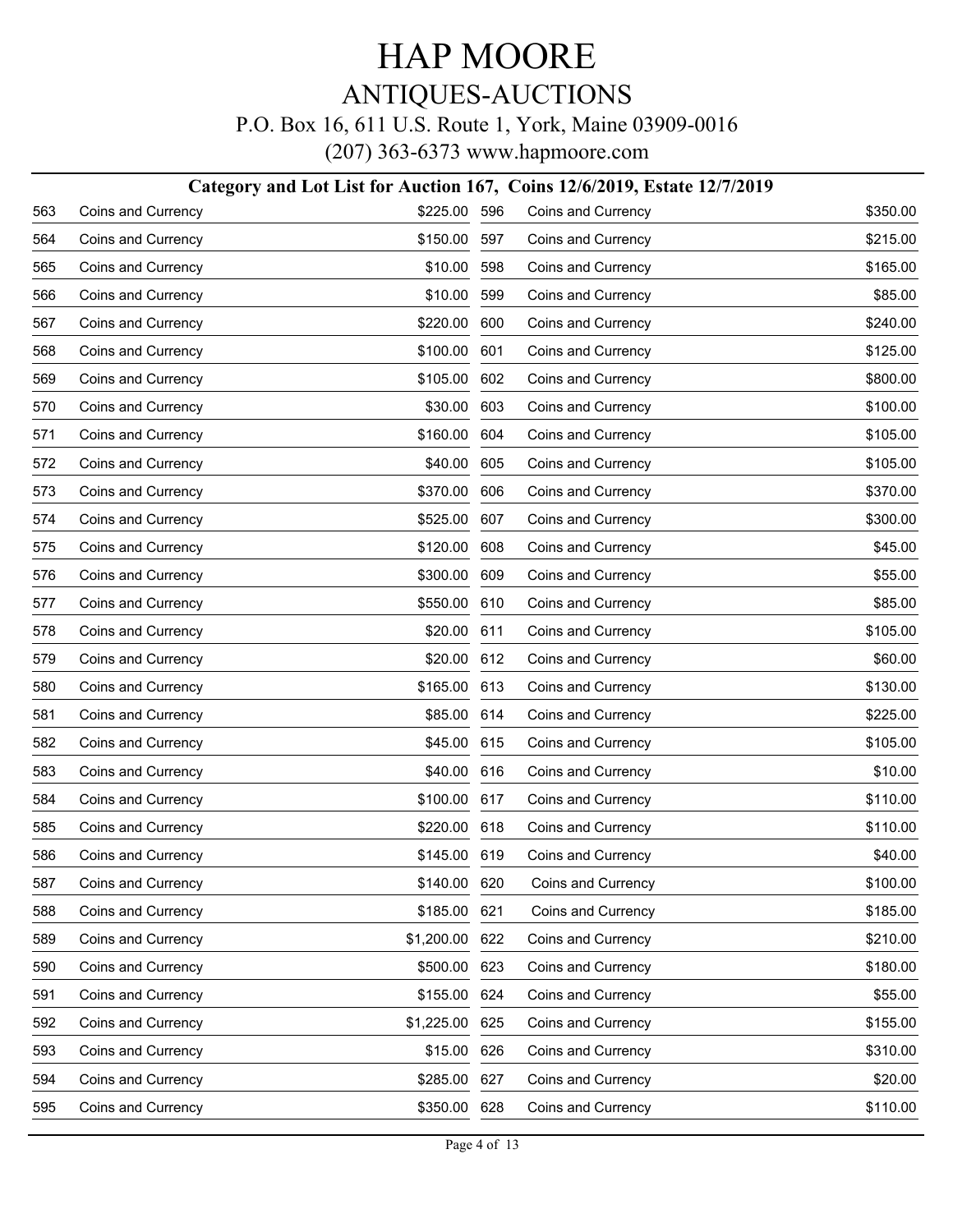#### P.O. Box 16, 611 U.S. Route 1, York, Maine 03909-0016

|     |                    | Category and Lot List for Auction 167, Coins 12/6/2019, Estate 12/7/2019 |     |                    |          |
|-----|--------------------|--------------------------------------------------------------------------|-----|--------------------|----------|
| 629 | Coins and Currency | \$300.00 662                                                             |     | Coins and Currency | \$155.00 |
| 630 | Coins and Currency | \$405.00 663                                                             |     | Coins and Currency | \$120.00 |
| 631 | Coins and Currency | \$1,250.00 664                                                           |     | Coins and Currency | \$10.00  |
| 632 | Coins and Currency | \$70.00                                                                  | 665 | Coins and Currency | \$90.00  |
| 633 | Coins and Currency | \$475.00 666                                                             |     | Coins and Currency | \$125.00 |
| 634 | Coins and Currency | \$125.00                                                                 | 667 | Coins and Currency | \$85.00  |
| 635 | Coins and Currency | \$180.00 668                                                             |     | Coins and Currency | \$100.00 |
| 636 | Coins and Currency | \$55.00                                                                  | 669 | Coins and Currency | \$10.00  |
| 637 | Coins and Currency | \$115.00 670                                                             |     | Coins and Currency | \$85.00  |
| 638 | Coins and Currency | \$215.00                                                                 | 671 | Coins and Currency | \$20.00  |
| 639 | Coins and Currency | \$50.00 672                                                              |     | Coins and Currency | \$240.00 |
| 640 | Coins and Currency | \$450.00 673                                                             |     | Coins and Currency | \$80.00  |
| 641 | Coins and Currency | \$205.00 674                                                             |     | Coins and Currency | \$210.00 |
| 642 | Coins and Currency | \$25.00 675                                                              |     | Coins and Currency | \$180.00 |
| 643 | Coins and Currency | \$25.00 676                                                              |     | Coins and Currency | \$400.00 |
| 644 | Coins and Currency | \$60.00 677                                                              |     | Coins and Currency | \$75.00  |
| 645 | Coins and Currency | \$175.00 678                                                             |     | Coins and Currency | \$45.00  |
| 646 | Coins and Currency | \$75.00 679                                                              |     | Coins and Currency | \$450.00 |
| 647 | Coins and Currency | \$75.00 680                                                              |     | Coins and Currency | \$100.00 |
| 648 | Coins and Currency | \$25.00                                                                  | 681 | Coins and Currency | \$120.00 |
| 649 | Coins and Currency | \$75.00 682                                                              |     | Coins and Currency | \$425.00 |
| 650 | Coins and Currency | \$30.00                                                                  | 683 | Coins and Currency | \$160.00 |
| 651 | Coins and Currency | \$50.00 684                                                              |     | Coins and Currency | \$135.00 |
| 652 | Coins and Currency | \$165.00 685                                                             |     | Coins and Currency | \$350.00 |
| 653 | Coins and Currency | \$35.00 686                                                              |     | Coins and Currency | \$140.00 |
| 654 | Coins and Currency | \$125.00 687                                                             |     | Coins and Currency | \$95.00  |
| 655 | Coins and Currency | \$625.00                                                                 | 688 | Coins and Currency | \$170.00 |
| 656 | Coins and Currency | \$300.00                                                                 | 689 | Coins and Currency | \$120.00 |
| 657 | Coins and Currency | \$350.00                                                                 | 690 | Coins and Currency | \$200.00 |
| 658 | Coins and Currency | \$325.00                                                                 | 691 | Coins and Currency | \$95.00  |
| 659 | Coins and Currency | \$150.00                                                                 | 692 | Coins and Currency | \$115.00 |
| 660 | Coins and Currency | \$110.00 693                                                             |     | Coins and Currency | \$145.00 |
| 661 | Coins and Currency | \$200.00 694                                                             |     | Coins and Currency | \$50.00  |
|     |                    |                                                                          |     |                    |          |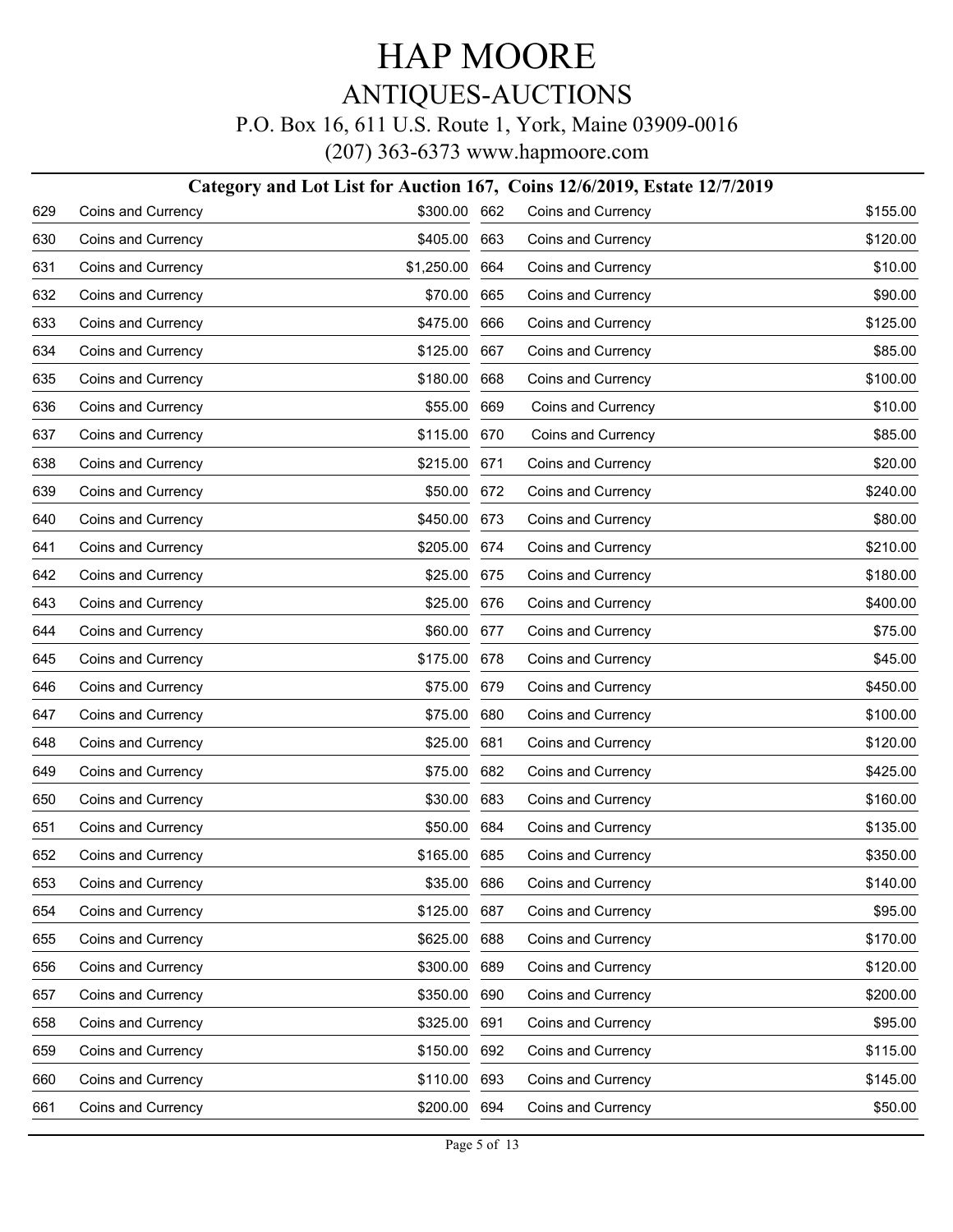#### P.O. Box 16, 611 U.S. Route 1, York, Maine 03909-0016

|     | Category and Lot List for Auction 167, Coins 12/6/2019, Estate 12/7/2019 |              |     |                    |            |  |  |  |
|-----|--------------------------------------------------------------------------|--------------|-----|--------------------|------------|--|--|--|
| 695 | Coins and Currency                                                       | \$135.00 728 |     | Coins and Currency | \$410.00   |  |  |  |
| 696 | Coins and Currency                                                       | \$270.00     | 729 | Coins and Currency | \$25.00    |  |  |  |
| 697 | Coins and Currency                                                       | \$65.00      | 730 | Coins and Currency | \$215.00   |  |  |  |
| 698 | Coins and Currency                                                       | \$75.00      | 731 | Coins and Currency | \$70.00    |  |  |  |
| 699 | Coins and Currency                                                       | \$400.00     | 732 | Coins and Currency | \$25.00    |  |  |  |
| 700 | Coins and Currency                                                       | \$105.00     | 733 | Coins and Currency | \$75.00    |  |  |  |
| 701 | Coins and Currency                                                       | \$205.00     | 734 | Coins and Currency | \$300.00   |  |  |  |
| 702 | Coins and Currency                                                       | \$60.00      | 735 | Coins and Currency | \$625.00   |  |  |  |
| 703 | Coins and Currency                                                       | \$25.00      | 736 | Coins and Currency | \$300.00   |  |  |  |
| 704 | Coins and Currency                                                       | \$60.00      | 737 | Coins and Currency | \$250.00   |  |  |  |
| 705 | Coins and Currency                                                       | \$155.00     | 738 | Coins and Currency | \$105.00   |  |  |  |
| 706 | Coins and Currency                                                       | \$70.00      | 739 | Coins and Currency | \$125.00   |  |  |  |
| 707 | Coins and Currency                                                       | \$15.00      | 740 | Coins and Currency | \$30.00    |  |  |  |
| 708 | Coins and Currency                                                       | \$130.00     | 741 | Coins and Currency | \$55.00    |  |  |  |
| 709 | Coins and Currency                                                       | \$140.00     | 742 | Coins and Currency | \$90.00    |  |  |  |
| 710 | Coins and Currency                                                       | \$335.00     | 743 | Coins and Currency | \$105.00   |  |  |  |
| 711 | Coins and Currency                                                       | \$325.00     | 744 | Coins and Currency | \$55.00    |  |  |  |
| 712 | Coins and Currency                                                       | \$1,250.00   | 745 | Coins and Currency | \$55.00    |  |  |  |
| 713 | Coins and Currency                                                       | \$55.00      | 746 | Coins and Currency | \$95.00    |  |  |  |
| 714 | Coins and Currency                                                       | \$225.00     | 747 | Coins and Currency | \$110.00   |  |  |  |
| 715 | Coins and Currency                                                       | \$115.00     | 748 | Coins and Currency | \$55.00    |  |  |  |
| 716 | Coins and Currency                                                       | \$95.00      | 749 | Coins and Currency | \$180.00   |  |  |  |
| 717 | Coins and Currency                                                       | \$900.00     | 750 | Coins and Currency | \$205.00   |  |  |  |
| 718 | Coins and Currency                                                       | \$110.00     | 751 | Coins and Currency | \$1,275.00 |  |  |  |
| 719 | Coins and Currency                                                       | \$575.00 752 |     | Coins and Currency | \$75.00    |  |  |  |
| 720 | Coins and Currency                                                       | \$300.00     | 753 | Coins and Currency | \$10.00    |  |  |  |
| 721 | Coins and Currency                                                       | \$380.00     | 754 | Coins and Currency | \$5.00     |  |  |  |
| 722 | Coins and Currency                                                       | \$40.00      | 755 | Coins and Currency | \$5.00     |  |  |  |
| 723 | Coins and Currency                                                       | \$145.00     | 756 | Coins and Currency | \$275.00   |  |  |  |
| 724 | Coins and Currency                                                       | \$300.00     | 757 | Coins and Currency | \$35.00    |  |  |  |
| 725 | Coins and Currency                                                       | \$135.00     | 758 | Coins and Currency | \$130.00   |  |  |  |
| 726 | Coins and Currency                                                       | \$140.00     | 759 | Coins and Currency | \$50.00    |  |  |  |
| 727 | Coins and Currency                                                       | \$105.00     | 760 | Coins and Currency | \$80.00    |  |  |  |
|     |                                                                          |              |     |                    |            |  |  |  |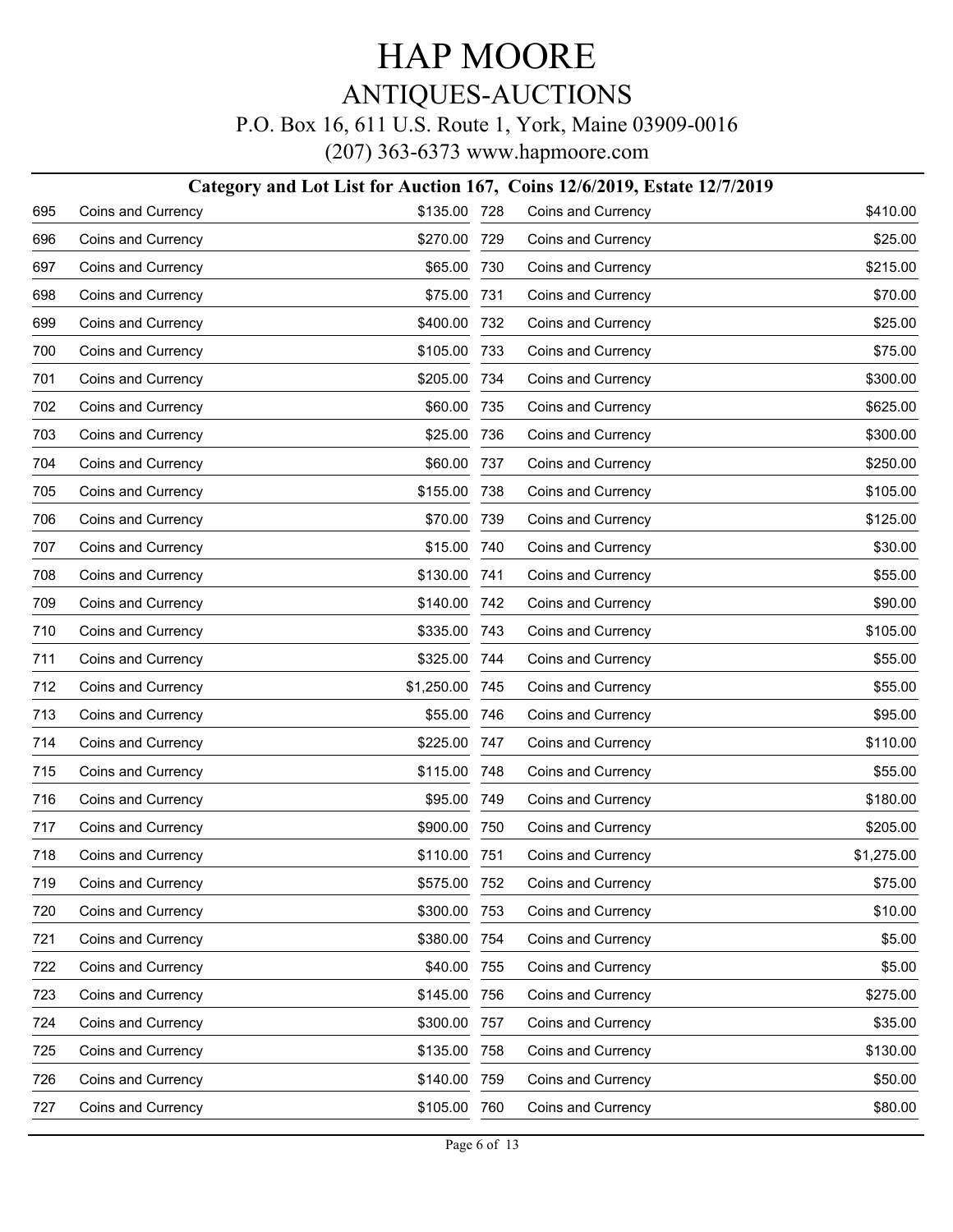#### P.O. Box 16, 611 U.S. Route 1, York, Maine 03909-0016

|     | Category and Lot List for Auction 167, Coins 12/6/2019, Estate 12/7/2019 |              |     |                    |          |  |  |  |
|-----|--------------------------------------------------------------------------|--------------|-----|--------------------|----------|--|--|--|
| 761 | Coins and Currency                                                       | \$170.00 794 |     | Coins and Currency | \$120.00 |  |  |  |
| 762 | Coins and Currency                                                       | \$70.00      | 795 | Coins and Currency | \$135.00 |  |  |  |
| 763 | Coins and Currency                                                       | \$45.00      | 796 | Coins and Currency | \$55.00  |  |  |  |
| 764 | Coins and Currency                                                       | \$55.00      | 797 | Coins and Currency | \$75.00  |  |  |  |
| 765 | Coins and Currency                                                       | \$270.00     | 798 | Coins and Currency | \$175.00 |  |  |  |
| 766 | Coins and Currency                                                       | \$145.00     | 799 | Coins and Currency | \$285.00 |  |  |  |
| 767 | Coins and Currency                                                       | \$150.00     | 800 | Coins and Currency | \$20.00  |  |  |  |
| 768 | Coins and Currency                                                       | \$400.00     | 801 | Coins and Currency | \$185.00 |  |  |  |
| 769 | Coins and Currency                                                       | \$100.00     | 802 | Coins and Currency | \$315.00 |  |  |  |
| 770 | Coins and Currency                                                       | \$110.00     | 803 | Coins and Currency | \$160.00 |  |  |  |
| 771 | Coins and Currency                                                       | \$140.00     | 804 | Coins and Currency | \$100.00 |  |  |  |
| 772 | Coins and Currency                                                       | \$75.00      | 805 | Coins and Currency | \$50.00  |  |  |  |
| 773 | Coins and Currency                                                       | \$100.00     | 806 | Coins and Currency | \$140.00 |  |  |  |
| 774 | Coins and Currency                                                       | \$70.00      | 807 | Coins and Currency | \$15.00  |  |  |  |
| 775 | Coins and Currency                                                       | \$100.00     | 808 | Coins and Currency | \$490.00 |  |  |  |
| 776 | Coins and Currency                                                       | \$235.00     | 809 | Coins and Currency | \$105.00 |  |  |  |
| 777 | Coins and Currency                                                       | \$240.00     | 810 | Coins and Currency | \$10.00  |  |  |  |
| 778 | Coins and Currency                                                       | \$110.00     | 811 | Coins and Currency | \$55.00  |  |  |  |
| 779 | Coins and Currency                                                       | \$185.00     | 812 | Coins and Currency | \$30.00  |  |  |  |
| 780 | Coins and Currency                                                       | \$150.00     | 813 | Coins and Currency | \$45.00  |  |  |  |
| 781 | Coins and Currency                                                       | \$30.00      | 814 | Coins and Currency | \$40.00  |  |  |  |
| 782 | Coins and Currency                                                       | \$210.00     | 815 | Coins and Currency | \$15.00  |  |  |  |
| 783 | Coins and Currency                                                       | \$250.00     | 816 | Coins and Currency | \$195.00 |  |  |  |
| 784 | Coins and Currency                                                       | \$150.00 817 |     | Coins and Currency | \$400.00 |  |  |  |
| 785 | Coins and Currency                                                       | \$155.00 818 |     | Coins and Currency | \$50.00  |  |  |  |
| 786 | Coins and Currency                                                       | \$25.00      | 819 | Coins and Currency | \$425.00 |  |  |  |
| 787 | Coins and Currency                                                       | \$210.00     | 820 | Coins and Currency | \$125.00 |  |  |  |
| 788 | Coins and Currency                                                       | \$55.00      | 821 | Coins and Currency | \$340.00 |  |  |  |
| 789 | Coins and Currency                                                       | \$80.00      | 822 | Coins and Currency | \$300.00 |  |  |  |
| 790 | Coins and Currency                                                       | \$10.00      | 823 | Coins and Currency | \$300.00 |  |  |  |
| 791 | Coins and Currency                                                       | \$30.00      | 824 | Coins and Currency | \$675.00 |  |  |  |
| 792 | Coins and Currency                                                       | \$145.00 825 |     | Coins and Currency | \$650.00 |  |  |  |
| 793 | Coins and Currency                                                       | \$120.00 826 |     | Coins and Currency | \$750.00 |  |  |  |
|     |                                                                          |              |     |                    |          |  |  |  |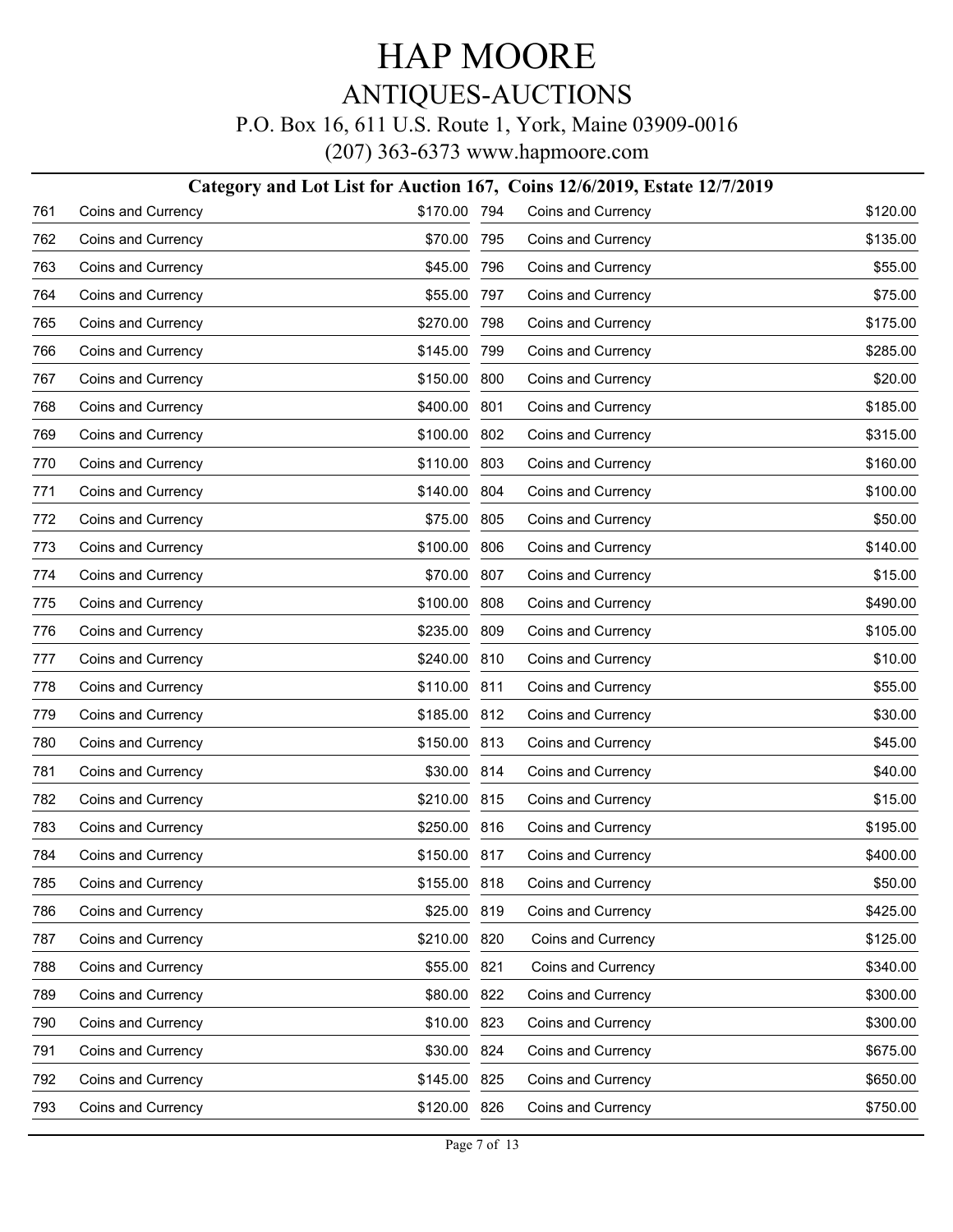ANTIQUES-AUCTIONS

P.O. Box 16, 611 U.S. Route 1, York, Maine 03909-0016

|     |                           |                |     | Category and Lot List for Auction 167, Coins 12/6/2019, Estate 12/7/2019    |          |
|-----|---------------------------|----------------|-----|-----------------------------------------------------------------------------|----------|
| 827 | Coins and Currency        | \$300.00 067   |     | Canada goose decoy                                                          | \$65.00  |
| 828 | Coins and Currency        | \$1,350.00 138 |     | Capt. Harry Jobes signed black duck decoy                                   | \$100.00 |
| 829 | Coins and Currency        | \$1,300.00     |     |                                                                             |          |
| 830 | Coins and Currency        | \$75.00        |     | <b>Dolls</b>                                                                |          |
| 831 | Coins and Currency        | \$40.00        | 219 | 28" Armand Marseilles bisque head doll                                      | \$55.00  |
| 832 | Coins and Currency        | \$55.00        | 220 | 28" Walkure (?) bisque head doll                                            | \$70.00  |
| 833 | Coins and Currency        | \$75.00        |     |                                                                             |          |
| 834 | Coins and Currency        | \$95.00        |     | <b>Ephemera</b>                                                             |          |
| 835 | Coins and Currency        | \$60.00        | 025 | 1831-1867 Goodwin Family, Cape Neddick,<br>ME.                              | \$550.00 |
| 836 | Coins and Currency        | \$120.00       |     | Schooners' freight logs and other family                                    |          |
| 837 | Coins and Currency        | \$40.00        | 194 | 1909 Diary of Ralph Pearson's 6000 mi. sail<br>in the motor launch he built | \$50.00  |
| 838 | Coins and Currency        | \$50.00        | 195 | Lorna B. and Ronald Pearson's                                               | \$225.00 |
| 839 | Coins and Currency        | \$150.00       |     | autobiographies                                                             |          |
| 840 | Coins and Currency        | \$45.00        |     |                                                                             |          |
| 841 | Coins and Currency        | \$165.00       |     | <b>Ethnographic</b>                                                         |          |
| 842 | Coins and Currency        | \$35.00        | 021 | Indian arrow with stone point and Indian<br>tomahawk                        | \$100.00 |
| 843 | Coins and Currency        | \$10.00        | 118 | 7 1/2" figural-incised animal or human bone                                 | \$25.00  |
| 844 | Coins and Currency        | \$45.00        |     |                                                                             |          |
| 845 | Coins and Currency        | \$30.00        |     | <b>Firearms</b>                                                             |          |
| 846 | Coins and Currency        | \$20.00        | 022 | Early flintlock long gun                                                    | \$275.00 |
| 847 | Coins and Currency        | \$60.00        |     |                                                                             |          |
| 848 | Coins and Currency        | \$50.00        |     | <b>Folk Art</b>                                                             |          |
| 849 | Coins and Currency        | \$140.00       | 028 | 30 X 23" Rustic sign: Canoe Rentals/Fishing<br><b>Supplies</b>              | \$300.00 |
| 856 | Coins and Currency        | \$10.00        | 059 | 15 X 16" Framed Mary March 1818                                             | \$650.00 |
| 857 | Coins and Currency        | \$140.00       |     | needlework sampler                                                          |          |
| 858 | Coins and Currency        | \$45.00        | 060 | 18 1/2x 17" Melinda Ann Dam's framed 1828<br>sampler                        | \$50.00  |
| 859 | Coins and Currency        | \$85.00        | 111 | 41" Pond boat                                                               | \$125.00 |
| 878 | Coins and Currency        | \$0.00         | 112 | 33" Pond boat                                                               | \$200.00 |
| 879 | Stamps                    | \$125.00       | 113 | 36" Pond boat                                                               | \$125.00 |
| 880 | Stamps                    | \$75.00        | 114 | 30" Pond boat                                                               | \$100.00 |
|     |                           | <b>Decoys</b>  | 137 | 4" Schrimshawed whale tooth depicting lady<br>in flowing dress              | \$125.00 |
| 066 | 20th c. Maine eider decoy | \$45.00        |     |                                                                             |          |
|     |                           |                |     |                                                                             |          |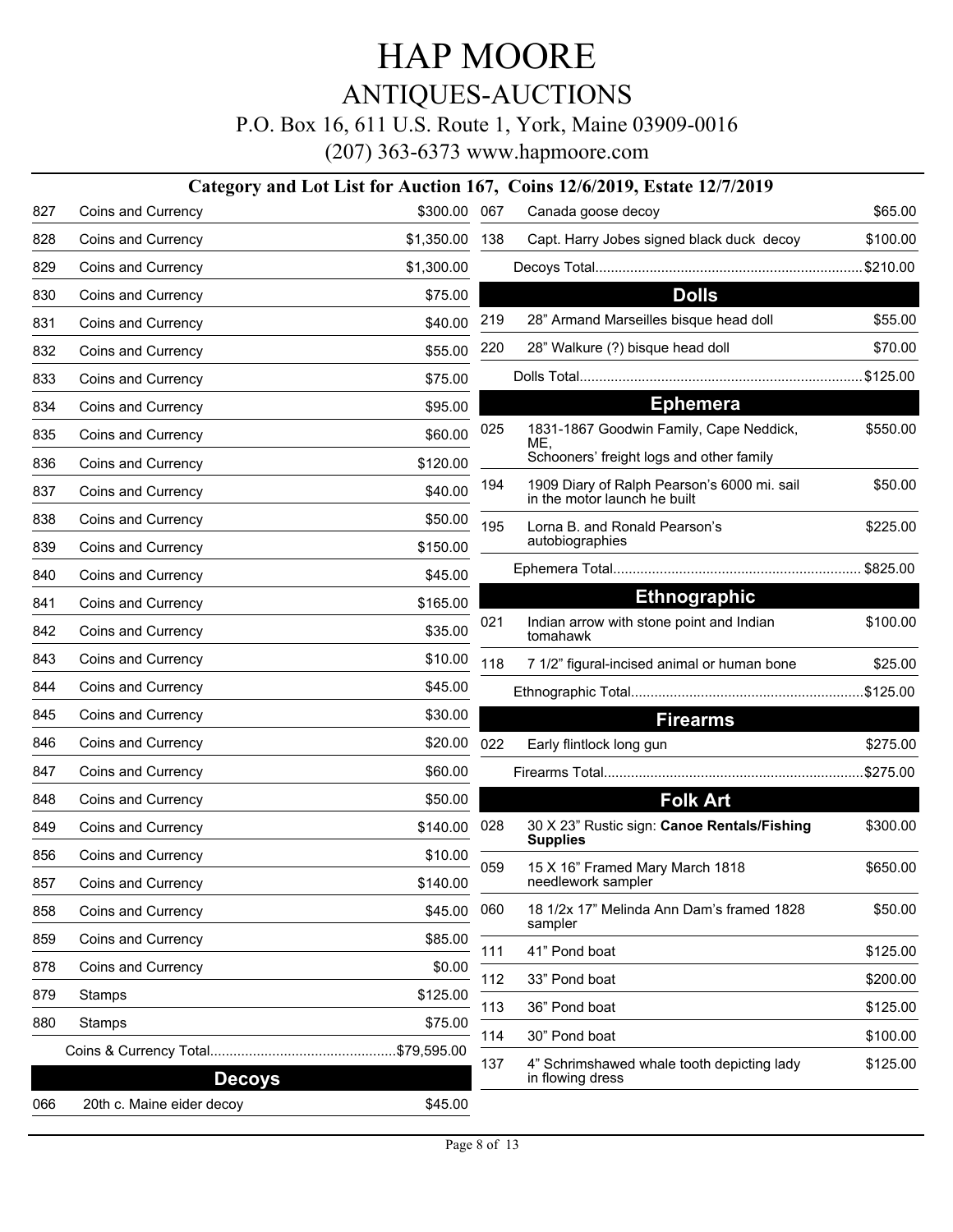### ANTIQUES-AUCTIONS

P.O. Box 16, 611 U.S. Route 1, York, Maine 03909-0016

|     |                                                                                                     |              |     | Category and Lot List for Auction 167, Coins 12/6/2019, Estate 12/7/2019             |                     |
|-----|-----------------------------------------------------------------------------------------------------|--------------|-----|--------------------------------------------------------------------------------------|---------------------|
| 196 | 23" birch bark canoe and birch bark wall<br>pocket                                                  | \$25.00 073  |     | Signed C. Hopkins 24 X 16" framed charcoal<br>of female nude                         | \$50.00             |
|     |                                                                                                     |              | 144 | Two decorative metallic late 20th C. standing<br>trees                               | \$900.00            |
|     | <b>Furniture</b>                                                                                    |              | 174 |                                                                                      |                     |
| 024 | 36" t. carved rosewood, marble inset Chinese<br>stand                                               | \$125.00     | 217 | Lot of antique sewing related and other tools<br>Early 19th C. tabletop sugar cutter | \$45.00<br>\$195.00 |
| 032 | 64 X 30" 18th C. pine trestle table                                                                 | \$350.00     | 243 | Early 20th C. Dunhill lighter                                                        | \$165.00            |
| 033 | 27" 19th C. Standing ballot box on splayed<br>legs                                                  | \$45.00      | 263 | 14K Sugar tongs                                                                      | \$750.00            |
| 036 |                                                                                                     | \$375.00     |     |                                                                                      |                     |
|     | 19th C. Heavily carved two drawer slant lid<br>oak desk with gargoyles                              |              |     | <b>Glass</b>                                                                         |                     |
| 037 | 50" 19th C. paint-decorated blanket box on<br>arched ends with floral panels                        | \$100.00 215 |     | Millifiori and another glass paperweight                                             | \$105.00            |
|     |                                                                                                     |              |     |                                                                                      |                     |
| 048 | Early 19th C. ladderback child's chair                                                              | \$45.00      |     | <b>Jewelry</b>                                                                       |                     |
| 069 | 48 x 19 3/4" grad. four drawer 18th C.<br>mahogany chest on ball and claw feet with                 | \$800.00     | 006 | Bigelow Kennard 18K gold pocket watch                                                | \$725.00            |
|     | gadrooning                                                                                          |              | 007 | Lucy Maynard Fowle's hair brooch                                                     | \$215.00            |
| 102 | Artist J. Laurent's 25 X 36" mid 20th C. two<br>drawer, enameled metal top studio painting<br>table | \$100.00     | 075 | 18K Tiffany owl pin with diamond eyes (18.1g)                                        | \$600.00            |
| 150 | 1760-1770 Queen Anne walnut slipper chair,                                                          | \$700.00     | 076 | 18K bumblebee brooch with 7 melee<br>diamonds and 11 rubies                          | \$500.00            |
|     | with leaf carved knees                                                                              |              | 077 | Three 14K thimbles                                                                   | \$340.00            |
| 152 | 36 1/2 X 24" tapered leg 19th C. table with old<br>green-painted base                               | \$65.00      | 078 | Large oval 14K cameo pendant and another<br>sterling-mounted cameo                   | \$165.00            |
| 153 | 45" wrought iron tripod plantstand                                                                  | \$40.00      |     |                                                                                      |                     |
| 155 | 36" w. X 45" t. 18th C. bracket-based                                                               | \$100.00     | 079 | 14K turtle pin with green cloisonne enamel                                           | \$200.00            |
|     | mahogany slant lid desk with graduated<br>drawers                                                   |              | 080 | Three gold bar pins and platinum ring                                                | \$240.00            |
| 156 | Early 19th C. tall two drawer pine blanket<br>chest on arched ends                                  | \$175.00     | 081 | Two 14K bracelets and 14K link bracelet                                              | \$1,400.00          |
|     |                                                                                                     |              | 082 | One 14K and one 18K link bracelet                                                    | \$1,825.00          |
| 157 | Two small 19th C. stretcher-based tile top<br>occassional tables                                    | \$700.00     | 083 | 14K Lady's evening purse and three 14K<br>chains                                     | \$1,950.00          |
| 167 | 36 X 22 X 20" 19th C. inlaid tool chest                                                             | \$300.00     | 084 | Three 14K ladies' rings with diamonds                                                | \$370.00            |
| 226 | Half round patio table with iron base and paw<br>feet                                               | \$25.00      | 085 | Two 14K nugget earrings with diamonds and<br>14K pendant                             | \$225.00            |
|     |                                                                                                     | \$4,045.00   | 086 | Pair of 18K diamond errings and 14K filigree                                         | \$500.00            |
|     | <b>General</b>                                                                                      |              |     | bracelet                                                                             |                     |
| 046 | 19th C. lifeboat compass in original slide lid<br>box                                               | \$60.00      | 087 | Large lot of costume jewelry                                                         | \$45.00             |
|     |                                                                                                     |              | 088 | Lot of sterling jewelry                                                              | \$45.00             |
| 070 | Pair of 58" C. A. Lund (U.S.) snowshoes                                                             | \$25.00      | 109 | Lot of sterling ladies' jewelry                                                      | \$115.00            |
| 072 | 30" hollow copper 19th C. horse weathervane                                                         | \$675.00     | 110 | Lot of ladies' 14K jewelry                                                           | \$825.00            |
|     |                                                                                                     |              |     |                                                                                      |                     |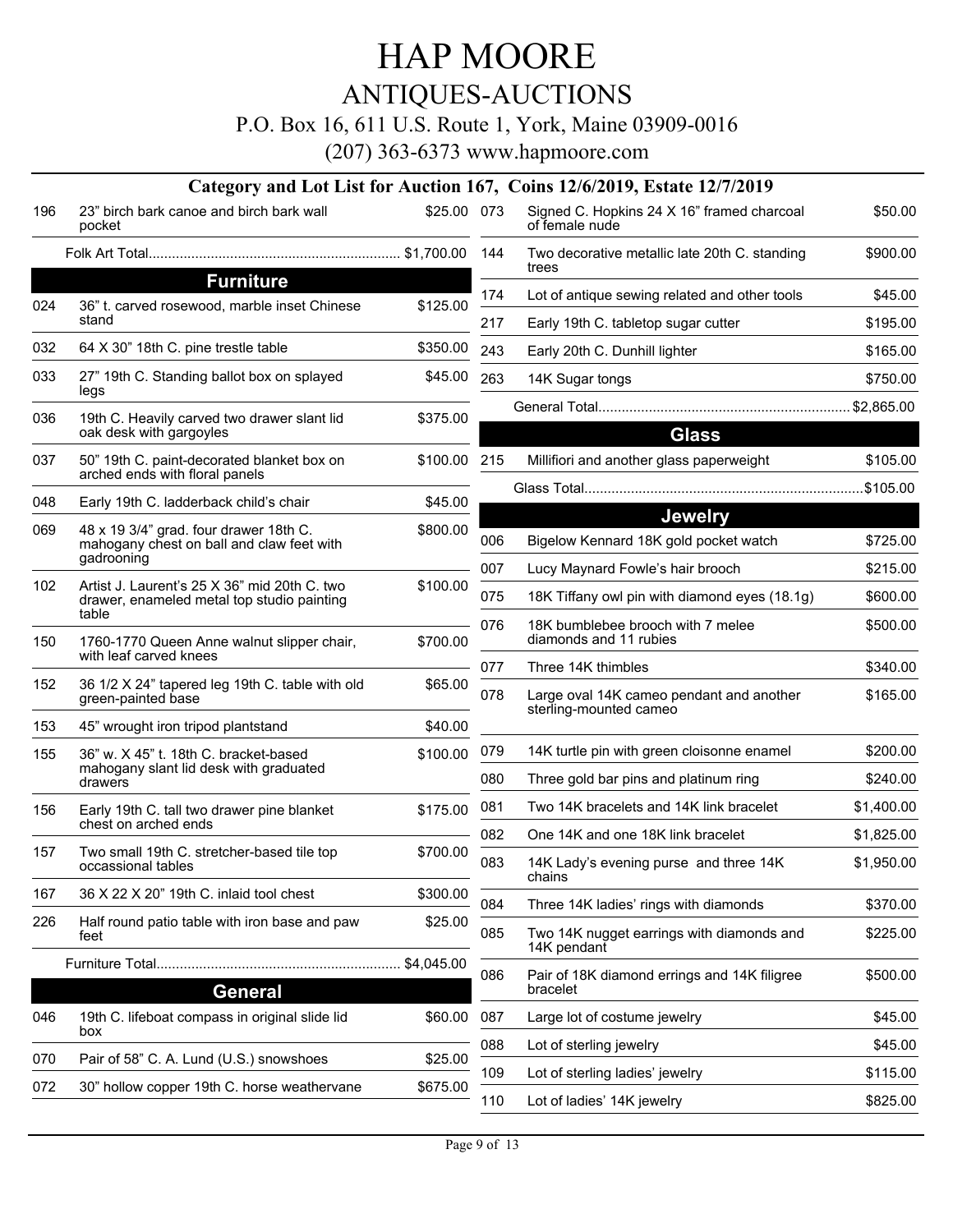ANTIQUES-AUCTIONS

P.O. Box 16, 611 U.S. Route 1, York, Maine 03909-0016

|     |                                                                                         |              |     | Category and Lot List for Auction 167, Coins 12/6/2019, Estate 12/7/2019 |  |
|-----|-----------------------------------------------------------------------------------------|--------------|-----|--------------------------------------------------------------------------|--|
| 124 | Small lot of Ronald Pearson and Jack Prip's<br>jewelry and belt buckle                  | \$350.00 154 |     | Hanging wrought iron 19th C. five light<br>chandelier                    |  |
| 159 | 14K man's pocket watch                                                                  | \$475.00 211 |     | C. 1920 hanging glass light fixture                                      |  |
| 168 | 1778 marked Continental three piece silver                                              | \$180.00 231 |     | Fenton Log Cabin table lamp                                              |  |
|     | link chatelaine with genre motif                                                        |              |     |                                                                          |  |
| 176 | 14K gold Elgin pocket watch                                                             | \$300.00     |     | <b>Maritime</b>                                                          |  |
| 178 | Sterling coin bracelet and 14K coin bezel                                               | \$510.00     | 089 | 17 X 30" Five-masted schooner diorama                                    |  |
| 179 | 10K Gold lady's bracelet                                                                | \$50.00      | 090 | 14 X 30" Diorama of American sailing sh                                  |  |
| 181 | Lady's 14K wrist watch                                                                  | \$100.00     |     | and military pilot boat                                                  |  |
| 186 | Costume jewelry lot with 14K gold ring                                                  | \$275.00     | 091 | 13 X 21" Three masted schooner dioram                                    |  |
| 221 | Small lot of ladies' gold jewelry                                                       | \$400.00     |     |                                                                          |  |
| 222 | Small lot of costume jewelry and sterling<br>flatware                                   | \$50.00      |     | metalware                                                                |  |
|     |                                                                                         |              | 238 | 10 1/2" Arts and crafts copper vase                                      |  |
| 225 | Small lot of sterling, gold and costume jewelry                                         | \$625.00     | 241 | Sgd. Artie, yellowstone and ammonite fo<br>pendant and erring set        |  |
| 230 | Small lot of ladies' sterling jewelry                                                   | \$25.00      | 245 | Early 20th C. dog head form bronze ash                                   |  |
| 232 | Lot of sterling cuff bracelets                                                          | \$75.00      |     |                                                                          |  |
| 233 | Lot of sterling and gold jewelry                                                        | \$85.00      |     | <b>Military</b>                                                          |  |
| 234 | Lot of sterling earrings                                                                | \$35.00      | 160 | Lieut. A. C. Bean, 15th reg. Enfield, N.H                                |  |
| 235 | Lot of sterling pins, rings and clasps                                                  | \$100.00     |     | of 1861 dog tag                                                          |  |
| 236 | Lot of bracelets and necklaces                                                          | \$45.00      |     |                                                                          |  |
| 237 | Large lot of costume jewelry                                                            | \$70.00      |     | Photography                                                              |  |
| 239 | Turquoise and sterling cuff bracelet, ring and<br>pin                                   | \$0.00       | 183 | Seven late 19th C. mounted photograph<br>Framingham, MA. parade floats   |  |
| 240 | Turquoise and sterling pin                                                              | \$25.00      |     |                                                                          |  |
| 248 | Hand-crafted 14K gold floral motif earrings                                             | \$100.00     |     | <b>Pottery</b>                                                           |  |
|     | and necklace                                                                            |              | 056 | Pair of floral trench-art vases                                          |  |
| 249 | Hand-crafted sterling cuff bracelet with<br>turquoise stone and 16" sterling link chain | \$25.00      | 065 | 17 1/2" bulbous 19th C. redware urn with<br>Lions and dragons            |  |
| 250 | 14K Lady's diamond ring and stud earrings,<br>all with rubies                           | \$70.00      | 093 | Charles Catteau 12 1/4" vase with antel                                  |  |
| 252 | .25 ct. lady's diamond ring                                                             | \$100.00     | 117 | 16" and 15" blue and white Chinese cha                                   |  |
|     |                                                                                         |              | 121 | Pair of 14 1/2" genre and scenic 19th C.                                 |  |
|     | Lighting                                                                                |              |     | decorated ceramic urns                                                   |  |
| 054 | Pair of Chinese covered jars, converted to                                              | \$55.00      | 122 | 3 1/2" d. Native American pottery bowl                                   |  |
|     | lamps                                                                                   |              | 197 | Four 19th C. genre and bird decorated b<br>pots                          |  |
| 104 | 64" wrought iron floor lamp with owl ornament                                           | \$400.00     | 218 | Circa 1900 painted pottery smiling fat m<br>face jug                     |  |
|     |                                                                                         |              |     |                                                                          |  |

| 154 | Hanging wrought iron 19th C. five light<br>chandelier                      | \$65.00  |
|-----|----------------------------------------------------------------------------|----------|
| 211 | C. 1920 hanging glass light fixture                                        | \$25.00  |
| 231 | Fenton Log Cabin table lamp                                                | \$25.00  |
|     |                                                                            |          |
|     | <b>Maritime</b>                                                            |          |
| 089 | 17 X 30" Five-masted schooner diorama                                      | \$400.00 |
| 090 | 14 X 30" Diorama of American sailing ship<br>and military pilot boat       | \$450.00 |
| 091 | 13 X 21" Three masted schooner diorama                                     | \$225.00 |
|     |                                                                            |          |
|     | metalware                                                                  |          |
| 238 | 10 1/2" Arts and crafts copper vase                                        | \$35.00  |
| 241 | Sgd. Artie, yellowstone and ammonite fossil<br>pendant and erring set      | \$50.00  |
| 245 | Early 20th C. dog head form bronze ash tray                                | \$30.00  |
|     |                                                                            |          |
|     | <b>Military</b>                                                            |          |
| 160 | Lieut. A. C. Bean, 15th reg. Enfield, N.H. War<br>of 1861 dog tag          | \$300.00 |
|     |                                                                            |          |
|     | <b>Photography</b>                                                         |          |
| 183 | Seven late 19th C. mounted photographs of<br>Framingham, MA. parade floats | \$165.00 |
|     |                                                                            |          |
|     | <b>Pottery</b>                                                             |          |
| 056 | Pair of floral trench-art vases                                            | \$55.00  |
| 065 | 17 1/2" bulbous 19th C. redware urn with Foo<br>Lions and dragons          | \$50.00  |
| 093 | Charles Catteau 12 1/4" vase with antelopes                                | \$400.00 |
| 117 | 16" and 15" blue and white Chinese chargers                                | \$300.00 |
| 121 | Pair of 14 1/2" genre and scenic 19th C.<br>decorated ceramic urns         | \$140.00 |
| 122 | 3 1/2" d. Native American pottery bowl                                     | \$10.00  |
| 197 | Four 19th C. genre and bird decorated brush<br>pots                        | \$25.00  |
| 218 | Circa 1900 painted pottery smiling fat man<br>face jug                     | \$375.00 |
|     |                                                                            |          |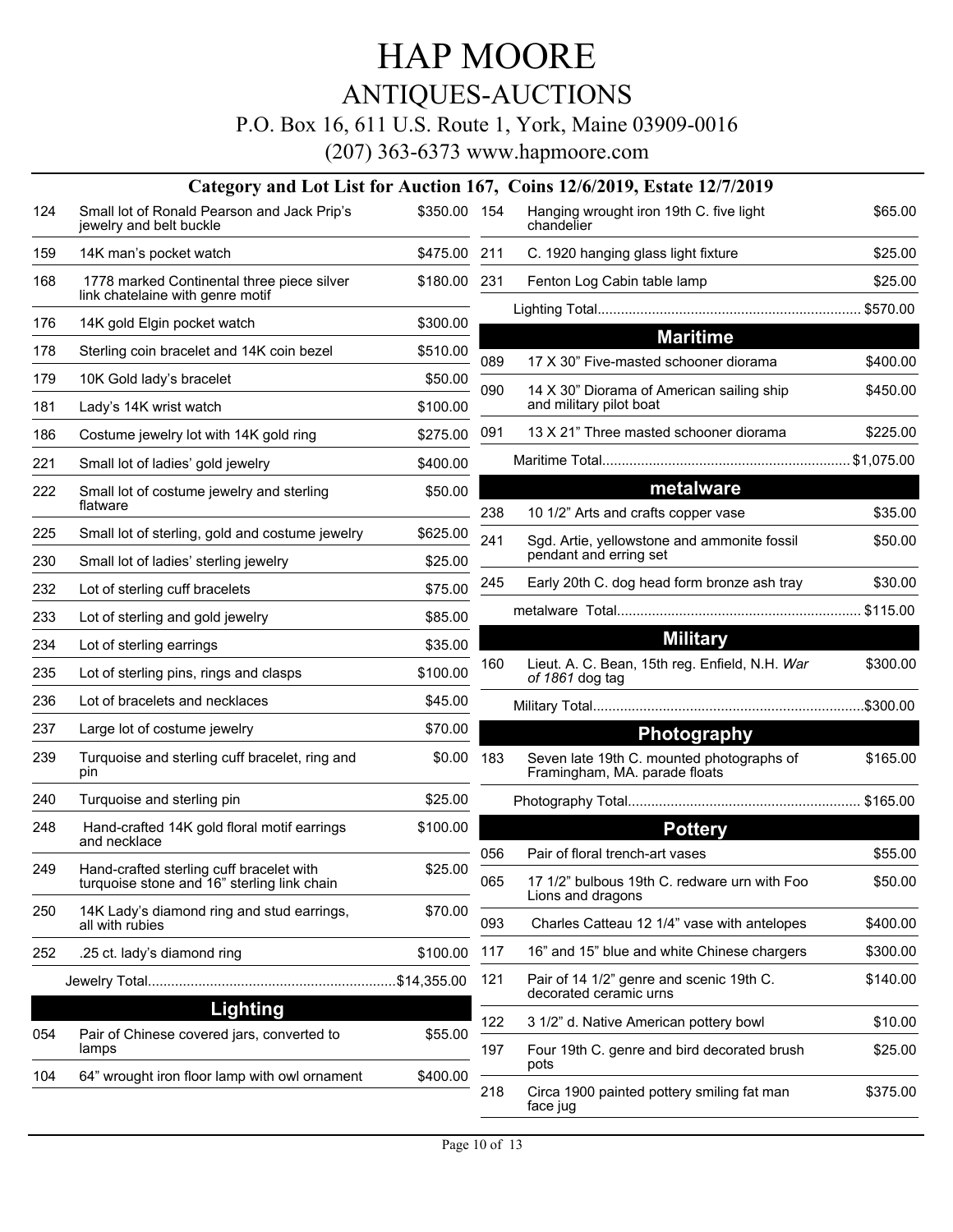ANTIQUES-AUCTIONS

P.O. Box 16, 611 U.S. Route 1, York, Maine 03909-0016

|     |                                                                    |              |     | Category and Lot List for Auction 167, Coins 12/6/2019, Estate 12/7/2019   |            |
|-----|--------------------------------------------------------------------|--------------|-----|----------------------------------------------------------------------------|------------|
| 247 | 13 1/2" Blue and white scenic Asian charger                        | \$35.00      | 061 | Victorian six piece silverplated tea/coffee set<br>on plated tray          | \$50.00    |
|     |                                                                    |              | 062 | 15 1/2 X 9 1/2" oval Camusso (Peru) sterling                               | \$300.00   |
|     | <b>Rugs</b>                                                        |              |     | tea tray                                                                   |            |
| 101 | 40 X 59" Laurent family floral hooked rug                          | \$75.00      | 063 | Pair of Lapaglia sterling footed bowls                                     | \$200.00   |
|     |                                                                    |              | 064 | Two female nude motif sterling ash trays and                               | \$100.00   |
|     | <b>Scientific</b>                                                  |              |     | a sterling footed bowl                                                     |            |
| 040 | 19th C. German table microscope in original<br>wooden case         | \$50.00      | 105 | Misc. lot of sterling tableware                                            | \$130.00   |
| 041 | Questar 3.5 telescope in original leather case                     | \$525.00     | 106 | Large lot of misc. sterling silver flatware and<br>coin silver spoons      | \$775.00   |
|     |                                                                    | \$575.00     | 107 | Misc. lot of sterling flatware and coin silver<br>spoons                   | \$310.00   |
|     | sculpture                                                          |              | 108 | Small lot of sterling silver tableware                                     | \$250.00   |
| 198 | 21"t. carved wooden dog with fierce<br>expression                  | \$250.00     | 115 | Large lot of mixed maker sterling silver<br>flatware                       | \$2,750.00 |
|     |                                                                    |              | 116 | Small lot of sterling tableware and jewelry                                | \$120.00   |
|     | <b>Silver</b>                                                      |              | 130 | Set of Prelude sterling silver flatware                                    | \$400.00   |
| 002 | Large Towle sterling dinner flatware service                       | \$1,550.00   | 131 | Mixed pattern lot of sterling silver flatware                              | \$575.00   |
| 003 | Four piece sterling tea set                                        | \$900.00     | 132 | Mixed pattern lot of sterling silver flatware                              | \$600.00   |
| 008 | Gold-plated Tiffany sterling vase                                  | \$75.00      | 133 | Mixed pattern lot of sterling silver flatware                              | \$525.00   |
| 009 | Lunt sterling flatware service                                     | \$925.00     | 134 | Set of Towle sterling silver flatware                                      | \$625.00   |
| 010 | Misc. lot of sterling flatware and accessory<br>pieces             | \$750.00     | 135 | Set of sterling silver flatware                                            | \$325.00   |
| 012 | Misc. lot of sterling tableware and accessories                    | \$525.00     | 136 | Set of Reed & Barton sterling silver flatware                              | \$550.00   |
| 013 | Misc. lot of sterling tableware                                    | \$360.00     | 145 | 12" sterling silver golf presentation tray                                 | \$240.00   |
| 014 | Four sterling silver dishes                                        | \$625.00     | 146 | Lot of small sterling silver tableware                                     | \$240.00   |
| 015 | Three footed sterling bowls                                        | \$675.00     | 147 | Lot of small sterling silver spoons and butter<br>spreaders                | \$205.00   |
| 016 | 14" and 14 1/2" diam. sterling presentation<br>trays               | \$670.00     | 148 | Boxed set of coin silver flatware                                          | \$160.00   |
| 017 | Pair of three light Gorham weighted sterling<br>candlelabra        | \$275.00 151 |     | 9 1/2" footed sterling silver urn golf trophy                              | \$900.00   |
| 044 | Large sterling flatware service for twelve with                    | \$1,575.00   | 158 | Mixed lot of .800, .900 and sterling silver<br>tableware                   | \$280.00   |
| 045 | accessory pieces<br>Small lot of sterling tableware                | \$290.00     | 170 | 9 1/2 X 7 1/2" oval open work sterling fruit<br>bowl with early male busts | \$315.00   |
| 049 | Set of Wallace sterling flatware service for<br>eight              | \$550.00 177 |     | Weighted sterling candelabra, candlesticks<br>and lot of salt and peppers  | \$200.00   |
| 050 | Lot of sterling and coin silver flatware and<br>sterling tableware | \$325.00 180 |     | Gorham sterling flatware and tableware, 2<br>boxes                         | \$1,050.00 |
| 055 | 8" sq. sterling bowl                                               | \$150.00 188 |     | Early silver meat fork by Geo. Smith and Wm.<br>Fearn                      | \$75.00    |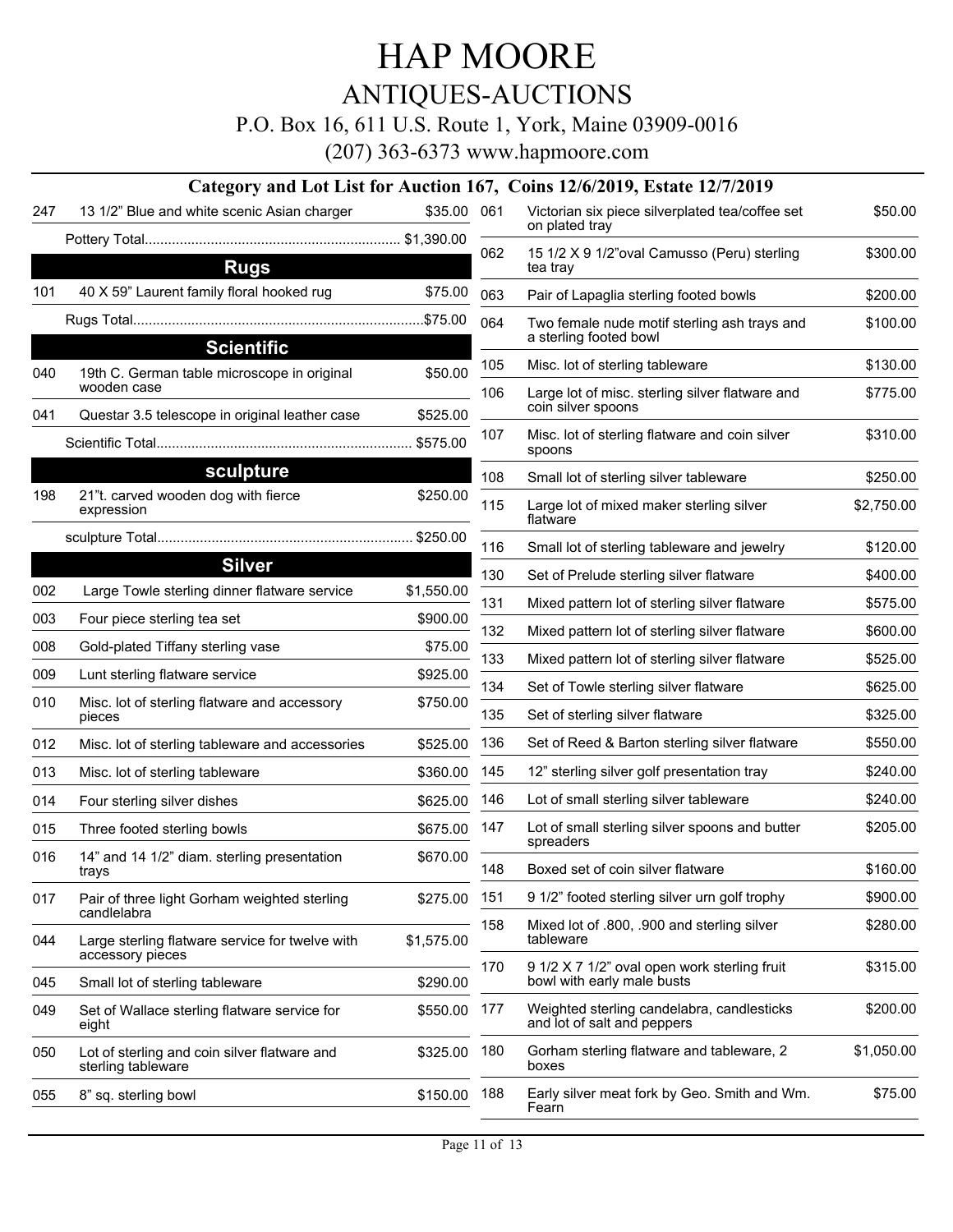### ANTIQUES-AUCTIONS

#### P.O. Box 16, 611 U.S. Route 1, York, Maine 03909-0016

|     |                                                                                                   |             |     | Category and Lot List for Auction 167, Coins 12/6/2019, Estate 12/7/2019  |          |
|-----|---------------------------------------------------------------------------------------------------|-------------|-----|---------------------------------------------------------------------------|----------|
| 189 | Peter & Wm. Bateman early 19th c. silver<br>sugar tongs                                           | \$45.00 869 |     | Stamps                                                                    | \$105.00 |
| 223 | Set of Reed & Barton sterling silver flatware                                                     | \$875.00    | 870 | Stamps                                                                    | \$95.00  |
| 224 | Partial set of sterling flatware                                                                  | \$350.00    | 871 | Stamps                                                                    | \$220.00 |
| 227 | Three sterling flatware serving spoons                                                            | \$105.00    | 872 | Stamps                                                                    | \$5.00   |
| 228 | Large lot of sterling flatware                                                                    | \$525.00    | 873 | Stamps                                                                    | \$15.00  |
| 229 | Small lot of early coin silver spoons                                                             | \$160.00    | 874 | Stamps                                                                    | \$200.00 |
| 242 | 12 1/2" sterling trophy dish and page turner                                                      | \$170.00    | 875 | <b>Stamps</b>                                                             | \$15.00  |
| 244 | 14" Sterling vase                                                                                 | \$160.00    | 876 | Stamps                                                                    | \$40.00  |
| 251 | Set of sterling flatware                                                                          | \$525.00    | 877 | Stamps                                                                    | \$10.00  |
| 264 | Sterling four piece tea set and six open                                                          | \$775.00    |     |                                                                           |          |
|     | sugars                                                                                            |             | 051 | <b>Textiles and vintage clothing</b><br>Albert Saxton's circa 1900 Boston | \$55.00  |
| 265 | Six pairs of weighted sterling candlesticks                                                       | \$125.00    |     | Policeman's cap                                                           |          |
|     |                                                                                                   |             |     |                                                                           |          |
|     | <b>Sports</b>                                                                                     |             |     | <b>Tools</b>                                                              |          |
| 171 | 1955 Boston Red Sox official A.L.<br>team-signed baseball, Ted Williams sgd. on<br>the sweet spot | \$150.00    | 173 | 30" Brass-bound mahogany carpenter's level                                | \$10.00  |
|     |                                                                                                   |             | 175 | Two miniature violinmaker's wooden planes                                 | \$55.00  |
|     | <b>Stamps</b>                                                                                     |             |     |                                                                           |          |
| 850 | Stamps                                                                                            | \$10.00     |     | <b>Toys</b>                                                               |          |
| 851 | Stamps                                                                                            | \$65.00     | 052 | Large lot of British lead soldiers                                        | \$115.00 |
| 852 | Stamps                                                                                            | \$100.00    | 053 | Large and varied lot of Dinky toys                                        | \$600.00 |
| 853 | Stamps                                                                                            | \$5.00      | 149 | 28" t. X 26" I. MoBo metallic hobby horse                                 | \$50.00  |
| 854 | Stamps                                                                                            | \$10.00     |     |                                                                           |          |
| 855 |                                                                                                   | \$10.00     |     | vintage clothing and textiles                                             |          |
|     | Stamps                                                                                            |             | 184 | Varied lot of ladies' Victorian fans                                      | \$35.00  |
| 860 | Stamps                                                                                            | \$50.00     | 185 | Varied lot of ladies' better Victorian beaded<br>purses                   | \$95.00  |
| 861 | Stamps                                                                                            | \$25.00     | 200 | White 19th C. wedding dress with tatting and                              | \$45.00  |
| 862 | Stamps                                                                                            | \$25.00     |     | lacework                                                                  |          |
| 863 | Stamps                                                                                            | \$65.00     | 201 | Lot of ladies' clothing trims, accessories and<br>shoes                   | \$25.00  |
| 864 | Stamps                                                                                            | \$20.00     | 202 | Lot of ladies' 19th C. shawls and misc.                                   | \$100.00 |
| 865 | Stamps                                                                                            | \$65.00     |     | colored clothing                                                          |          |
| 866 | Stamps                                                                                            | \$55.00     | 203 | Lot of 19th C. misc. ladies' black clothing                               | \$105.00 |
| 867 | Stamps                                                                                            | \$45.00     | 204 | Lot of 19th C. ladies' white clothing                                     | \$25.00  |
| 868 | Stamps                                                                                            | \$15.00     |     |                                                                           |          |